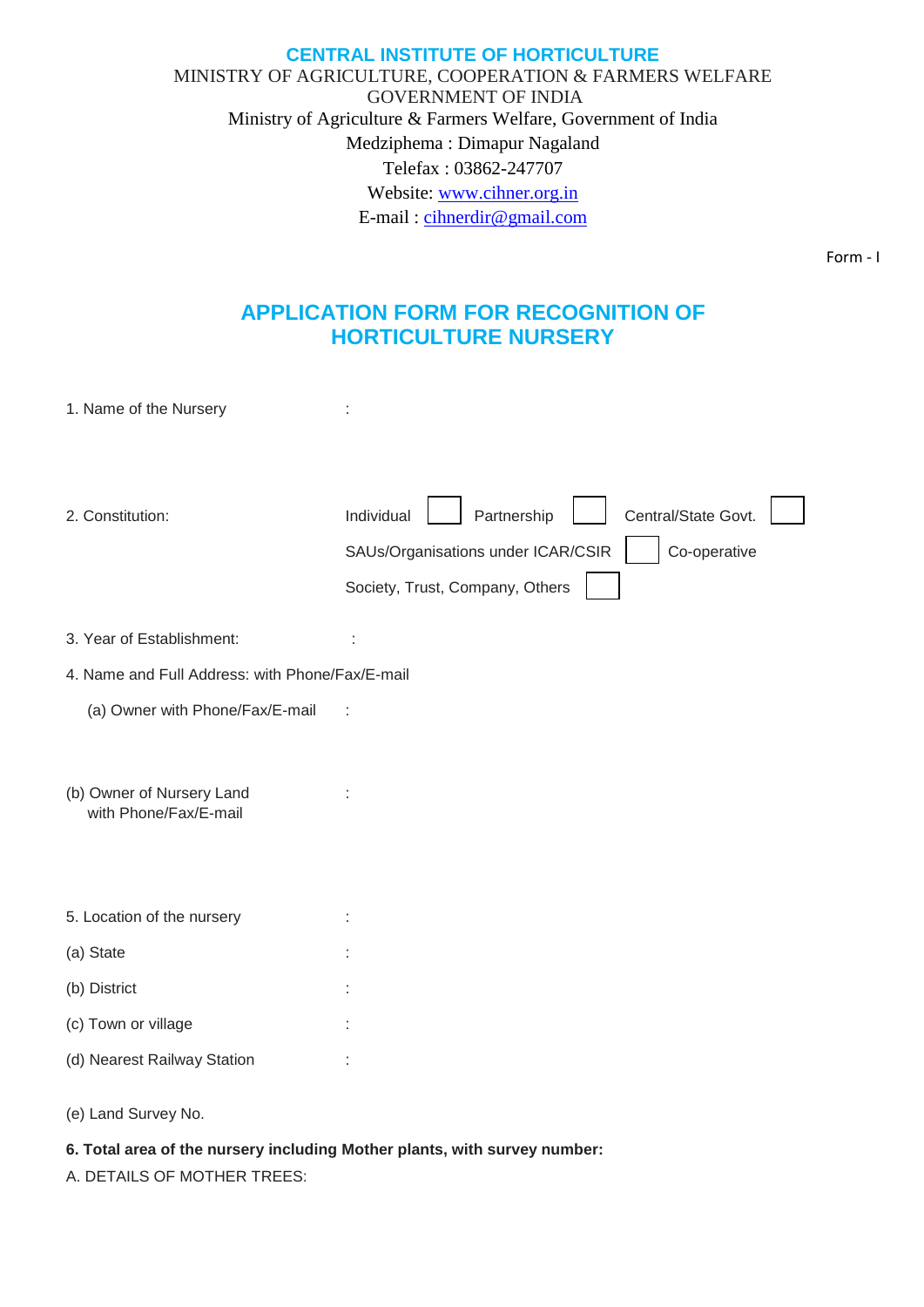## **A1. Own Mother Plants**

| Area in<br>Ha | <b>Crop/Variety</b> | No. of Plants | <b>Source of Planting</b><br><b>Material</b> | <b>Age of Plants</b> |              | Performance<br><b>Record</b> |           |
|---------------|---------------------|---------------|----------------------------------------------|----------------------|--------------|------------------------------|-----------|
|               |                     |               |                                              | Year                 | <b>Month</b> | <b>Yes</b>                   | <b>No</b> |
|               |                     |               |                                              |                      |              |                              |           |
|               |                     |               |                                              |                      |              |                              |           |
|               |                     |               |                                              |                      |              |                              |           |
|               |                     |               |                                              |                      |              |                              |           |

#### **Note:**

 In case of information about source of mother plants is not available, their performance in respect of yield and quality of fruit before being used as mother plant may be given.

#### **A2. Mother Plants are taken Form Other Source**

| Sr.<br>No. | <b>Crop/Variety</b> | Source of scion | <b>Address</b> | If source is recognised<br>NHB, Please give detail | Performance<br><b>Record</b> |    |
|------------|---------------------|-----------------|----------------|----------------------------------------------------|------------------------------|----|
|            |                     |                 |                | thereof                                            | Yes                          | No |
|            |                     |                 |                |                                                    |                              |    |
|            |                     |                 |                |                                                    |                              |    |
|            |                     |                 |                |                                                    |                              |    |
|            |                     |                 |                |                                                    |                              |    |
|            |                     |                 |                |                                                    |                              |    |

## **B. DETAILS OF MOTHER PLANTS OF ROOT STOCK:**

| Area in<br>Ha | <b>Crop/Variety</b> | <b>Source of Mother plants</b> | No. of plants | Age | Performance<br>Record |    |
|---------------|---------------------|--------------------------------|---------------|-----|-----------------------|----|
|               |                     |                                |               |     | Yes                   | No |
|               |                     |                                |               |     |                       |    |
|               |                     |                                |               |     |                       |    |
|               |                     |                                |               |     |                       |    |
|               |                     |                                |               |     |                       |    |
|               |                     |                                |               |     |                       |    |

 If root stock plants are not his own, please give particulars of the source from which they will be obtained.( root stock seeds)

| SI/No. | <b>Variety</b> | Source of rootstock<br><b>Address</b> |  | No. of<br>plants | Performance<br>Record |    |
|--------|----------------|---------------------------------------|--|------------------|-----------------------|----|
|        |                |                                       |  | /seeds           | Yes                   | No |
|        |                |                                       |  |                  |                       |    |
|        |                |                                       |  |                  |                       |    |
|        |                |                                       |  |                  |                       |    |
|        |                |                                       |  |                  |                       |    |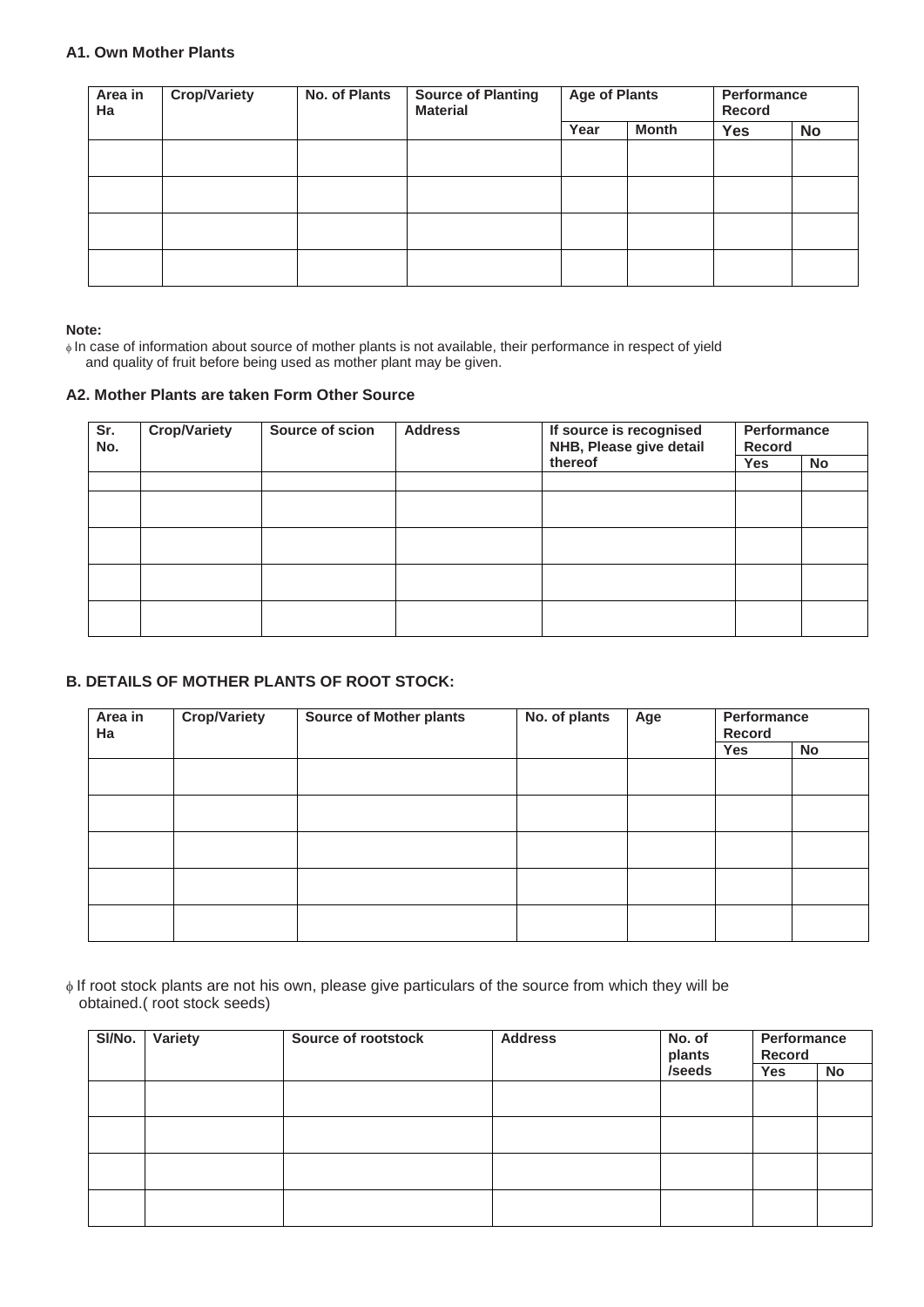## **C. NUMBER OF GRAFTED, BUDDED OR ROOTED CUTTINGS:**

Give the details of varieties of each horticultural crop, the applicant wants to produce every year.

| Crop | Variety | <b>Method of</b> | Details of Last two years sales, if any |          |  |
|------|---------|------------------|-----------------------------------------|----------|--|
|      |         | Propagation      | 1st Year                                | 2nd Year |  |
|      |         |                  |                                         |          |  |
|      |         |                  |                                         |          |  |
|      |         |                  |                                         |          |  |
|      |         |                  |                                         |          |  |
|      |         |                  |                                         |          |  |
|      |         |                  |                                         |          |  |

#### **7. Future Action Plan for Fruit Plants Production for next three years: -**

| Crop | <b>Variety</b> | <b>Method of</b><br>Propagation | No. of plants proposed to be propagated<br>during next three year |  |            |
|------|----------------|---------------------------------|-------------------------------------------------------------------|--|------------|
|      |                |                                 | 2nd Year<br>1st Year                                              |  | $3rd$ Year |
|      |                |                                 |                                                                   |  |            |
|      |                |                                 |                                                                   |  |            |
|      |                |                                 |                                                                   |  |            |
|      |                |                                 |                                                                   |  |            |

## **8. Details of the facilities for production of disease free planting material**

#### I) Tools & Equipments:-

| SI.<br>No. | <b>Name of the Equipments</b> | <b>Year of Purchase</b> | <b>Number</b> |
|------------|-------------------------------|-------------------------|---------------|
|            |                               |                         |               |
|            |                               |                         |               |
|            |                               |                         |               |
|            |                               |                         |               |

ii) Plants & Machineries including tunnels, shade-house and Poly-House:-

| <b>Type of Infrastructure</b> | <b>Number</b> | <b>Year of Erection</b> | <b>Area/Dimension</b> |
|-------------------------------|---------------|-------------------------|-----------------------|
| <b>Tunnel</b>                 |               |                         |                       |
| Shade-House                   |               |                         |                       |
| Poly-house                    |               |                         |                       |
| Others :- Pl. Specify         |               |                         |                       |

## **9. Source of Irrigation:-**

- (a) Ground Water
- (b) Surface Water
- (c) Micro Irrigation (Drip/Sprinkler)
- 10. The Sketch plan of the area under nursery and trees showing location of infrastructure components and land utilization